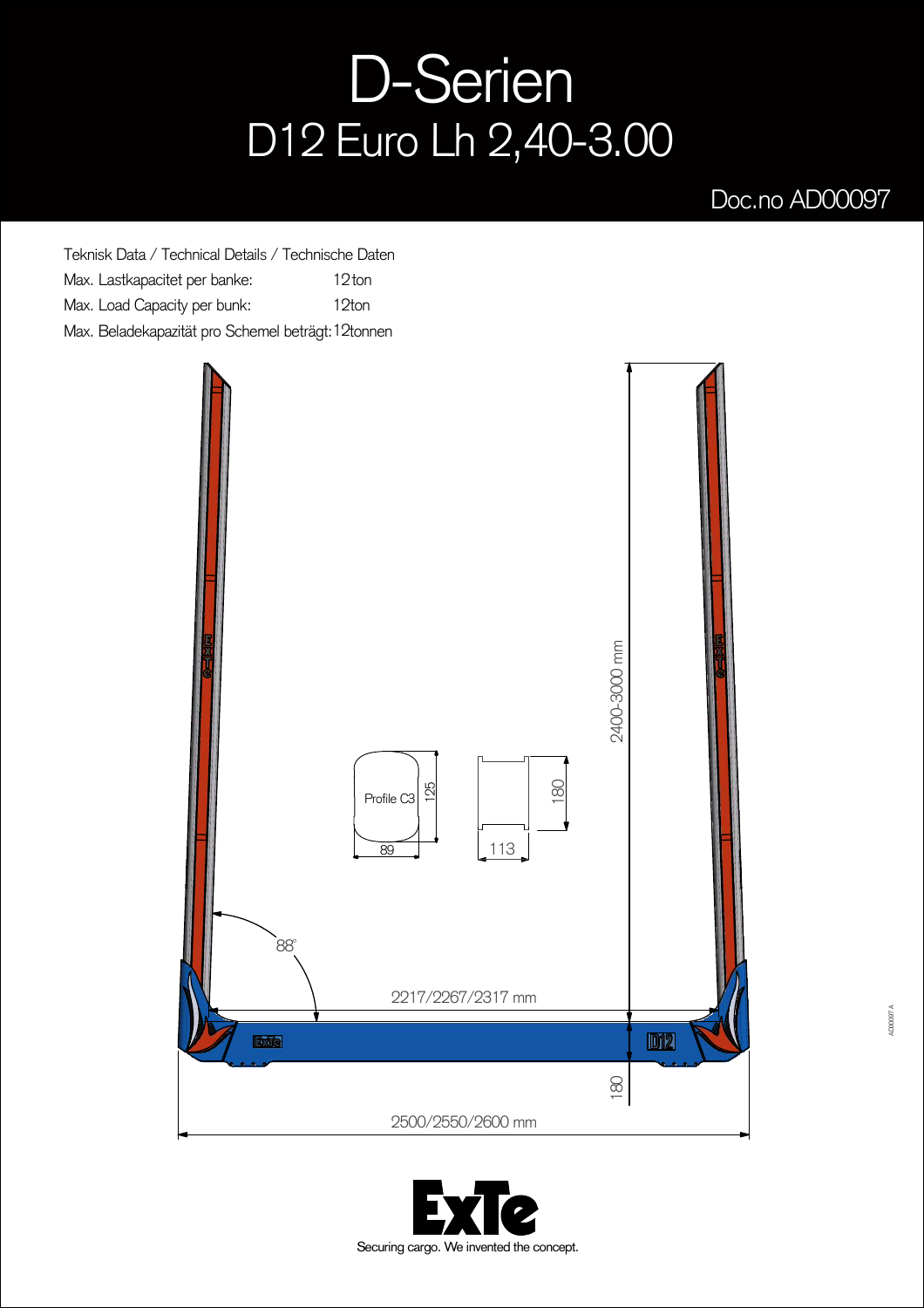

| Pos. | Part.no | Pcs | Benämning                          |                | Description Bezeichnung Weight* |             |         |        |        |       |        |                                       |        |
|------|---------|-----|------------------------------------|----------------|---------------------------------|-------------|---------|--------|--------|-------|--------|---------------------------------------|--------|
|      | 810450  |     | Stomme D12 2.50                    | <b>Bolster</b> | Schemelkörper                   | 90,29 kg    |         |        |        |       |        |                                       |        |
|      | 810455  |     | Stomme D12 2.55                    | <b>Bolster</b> | Schemelkörper                   | 91.77<br>ka |         |        |        |       |        | A mm B mm C mm D mm E1 m3 E2 m3 E3 m3 |        |
|      | 810456  |     | Stomme D12 2.60                    | Bolster        | Schemelkörper                   | 93,25 kg    | Loading | Length | l otal | Depth | F 2217 | F 2267                                | F 2317 |
|      | 810195  |     | Låselement C-Profil                | Wedge Kit      | Keil                            | .54 ka      | height  |        | Height |       |        |                                       |        |
|      | 810756  |     | lStake C3 T12 2560 Euro 45         | Stake          | Runge                           | 35,50 kg    | 2400    | 2560   | 2580   | 72    | 5,32   | 5,44                                  | 5,56   |
|      | 810752  |     | Stake C3 T12 2585 Euro 45   Stake  |                | Runge                           | 35,80 kg    | 2425    | 2585   | 2605   | 72    | 5.38   | 5,5                                   | 5,62   |
|      | 810763  |     | Stake C3 T12 2660 Euro 45 Stake    |                | Runge                           | 36,60 kg    | 2500    | 2660   | 2680   | 72    | 5.54   | 5,67                                  | 5.79   |
|      | 810757  | C)  | lStake C3 T12 2760 Euro 45   Stake |                | Runge                           | 37,70 kal   | 2600    | 2760   | 2780   | 72    | 5.76   | 5,89                                  | 6,02   |
|      | 810812  |     | Stake C3 T12 2860 Euro 45 Stake    |                | Runge                           | 38,90 kg    | 2700    | 2860   | 2880   | 72    | 5.99   | 6.12                                  | 6.26   |
|      | 810761  |     | Stake C3 T12 2960 Euro 45 Stake    |                | Runge                           | 40.00 ka    | 2800    | 2960   | 2980   | 72    | 6.21   | 6.35                                  | 6,49   |
|      | 810758  |     | Stake C3 T12 3160 Euro 45 Stake    |                | Runge                           | 42,30 kg    | 3000    | 3160   | 3180   | 72    | 6.65   | 6.8                                   | 6.95   |

ExTe förbehåller sig rätten att göra ändringar i specifikationer och<br>annan information i detta dokument utan förhandsinformation.

ExTe reserves the right to make changes in specifications and other information contained in this document without prior notice.

ExTe behält sich das Recht vor, Änderungen an Spezifikationen und anderen<br>Informationen in diesem Dokument ohne vorherige Ankündigung vorzunehmen.



\* Teoretiska

\* Theoretical

\* Theoretisch

ExTe Fabriks AB, SE-820 62 Färila Sweden. Tel: +46 (0)651 175 00. E-mail: info@exte.se www.exte.se

1 <sup>m</sup>